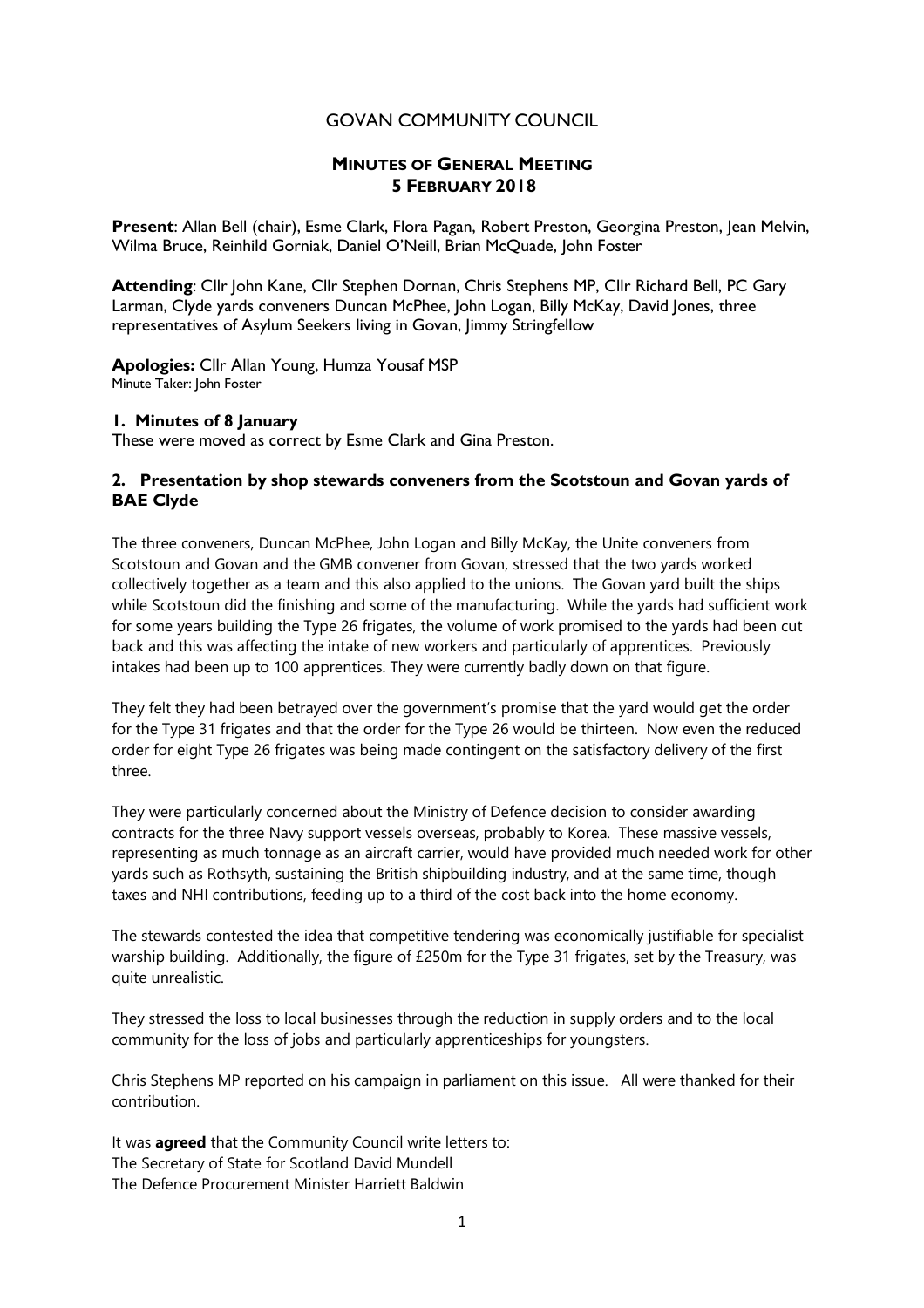The Chancellor of the Exchequer Phillip Hammond

The letter should express grave concern at the decision of the government to go back on earlier promises regarding thirteen Type 26 frigates for BAe Clyde, reducing the order to eight, and then subsequently to go back on promise that the Clyde yard be given compensation by awarding it the contract for the Type 31 frigates. These decisions placed in jeopardy the longer term maintenance of key shipbuilding skills on the Clyde, would penalise local businesses, making it more difficult to sustain local supply chains, and would deprive the local community of employment and especially good quality employment for young people, noting that the intake of young people as apprentices had already been sharply reduced.

The letter should also query the economic justification for placing orders for the three naval support vessels overseas – given that a significant proportion of the cost would otherwise come back into the local economy through taxes, NHI payments and the provision of materials and components.

The letter should ask the government to reconsider its decisions in these matters and to include in its assessment of costs the benefits to the wider economy that would otherwise be lost.

### **3. Presentation by three representatives of local Asylum Seekers**

The representatives introduced themselves (names have been withheld to ensure security). They thanked the Community Council for its past support and described the harrowing experience of years of insecurity, not knowing their future or that of their children, and their constant fear of 'leave to stay' applications being rejected and being deported to countries where their lives would be at risk.

They raised in particular the current denial of the right to take paid employment. This denial had three bad consequences.

First, it left them entirely dependent for their subsistence and that of their children on a weekly payment of £37 – for food, clothes, travel and all other necessities. If they needed to visit the City centre for an official appointment or to buy clothes, they had either to walk or go without food.

Second, it deprived them of the opportunity to make a contribution to the local community. They all had professional qualifications – in health and accounting – and these skills were needed.

Third, not working degraded their skills and led to depression and mental illness.

Chris Stephens MP explained that previously there had been a right to work but this had been removed on the assumption that applications to remain would be processed within a year. This had not happened. He also raised the poor standard of accommodation provided by the Home Office subcontractor SERCO – on which he had waged a campaign in the Commons.

#### It was **agreed**

- a) To raise a parliamentary petition in favour of the right to work and to seek support from neighbouring Community Councils – on the basis that G51 had one of the largest concentration of asylum seekers in Scotland
- b) To publicise the plight of asylum seekers in the next issue of the Govan Letter in order to overcome the misconception that asylum seekers received special treatment.
- c) To provide specific support to individuals as required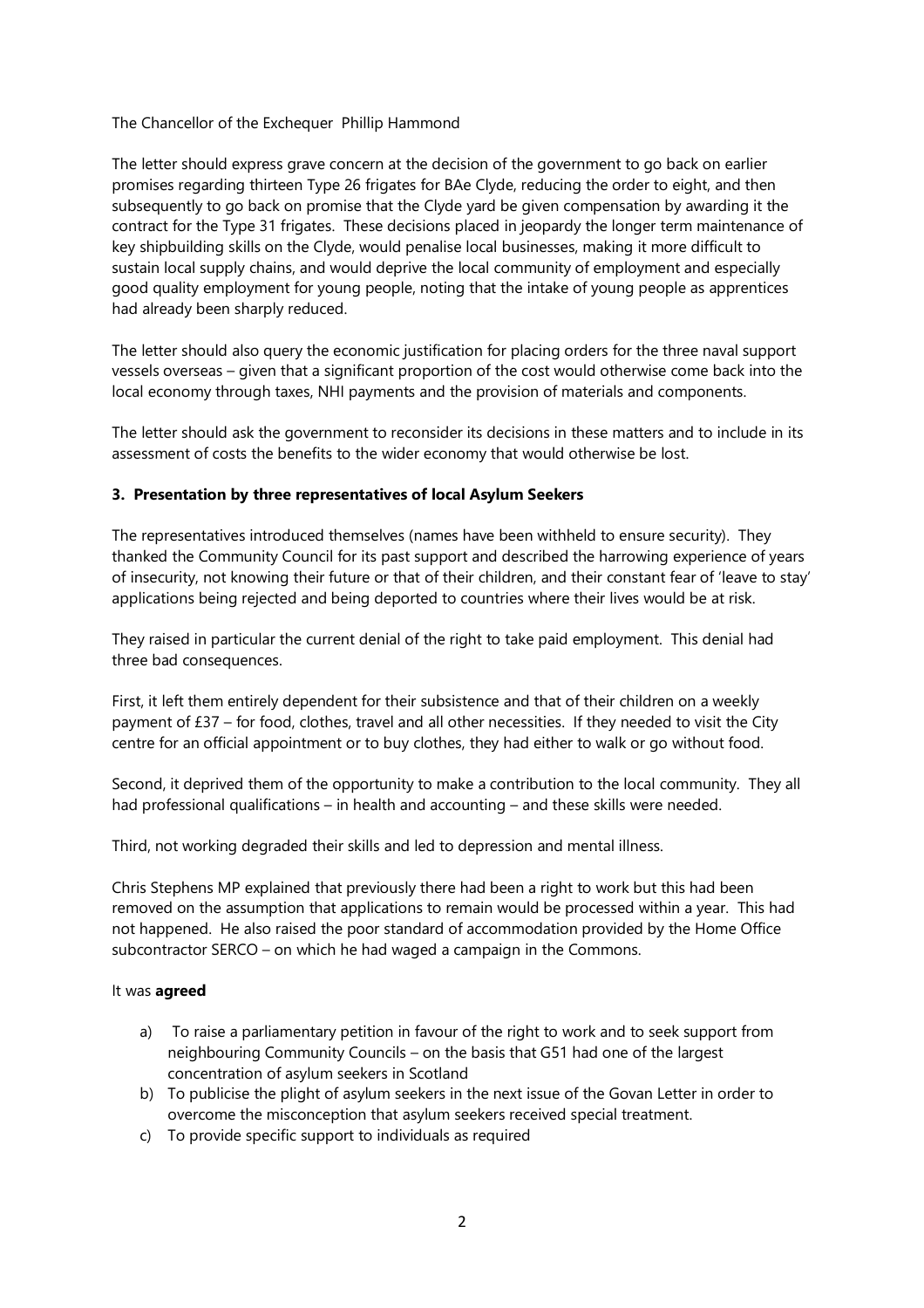It **was further agreed** that the Community Council should give support to planning permission for the opening of overnight accommodation in Fairlie Street for homeless refugees who had been given the right to remain. This should be done on line on the City Council planning website reference 17/03520/DC change of use Class 5 to Class 7 before 13 February. Individual members of the Council were asked to do the same (there would be a planning consultation on the subject on Thursday 8 February at 5-7 p.m at Fairlie Street)

# **4. Police report**

PC Gary Larman was welcomed to the meeting. He said that in future he hoped to attend on a regular basis.

He gave the crime figures for the previous month which indicated 50 reported crimes as against 55 over the same period in 2017. The main offence was shoplifting in the Shopping Centre (9 cases), thefts (6 cases), common assaults (6 plus 2 serious assaults), and 3 attempted housebreakings in Govan Road. The thefts had included that of a laptop from the Coming Home Team in the PI.

Gary reported that he was discussing crime prevention measures with the Shopping Centre management.

Other issues raised included the throwing of stones at buses on Govan Road from the Graving dock site.

# **5. Matters arising from the January minute**

### *a) Membership of the Community Council*

Stephen Dowling from Democratic Services had written indicating an agreed increase in membership to 14 (quorum raised to 5) The Secretary would liaise with Stephen over dates for an election. It was agreed that this might be held towards the end of April and that an issue of Govan Letter be prepared to publicise.

*b) Proposals resulting from the 29 September annual strategy meeting with elected representatives – review of actions taken*

# **i) QEUH**

Arising from the presentation to the January meeting it was agreed to continue to review A&E waiting times. It was noted that disparities of pay between NHS nurses and agency staff remained a major problem and that even with a 3 per cent pay increase (in face of 3 per cent RPI) little progress had been made in making up for lost income over the past five years.

# **ii) Housing provision for older people**

Cllr John Kane stressed the need to keep raising this issue. He had ensured that consideration was now being given allocating housing with lifts for this purpose in the GHA Hinchelwood development.

# **iii) City Bus Transport**

It was **agreed** to write to First Bus to protest against the fare increases imposed at new year. Although the company appeared to have withdrawn the increase in the fare for unemployed, the increase from 70p to £1 for children at 30 per cent was unjustifiable and would cause hardship. It was also noted that tickets had now been changed to 'Valid To' which would appear to give scope to unjustified claims by the company for the transport passenger subsidy.

# **iv) New joint initiative against dog fouling**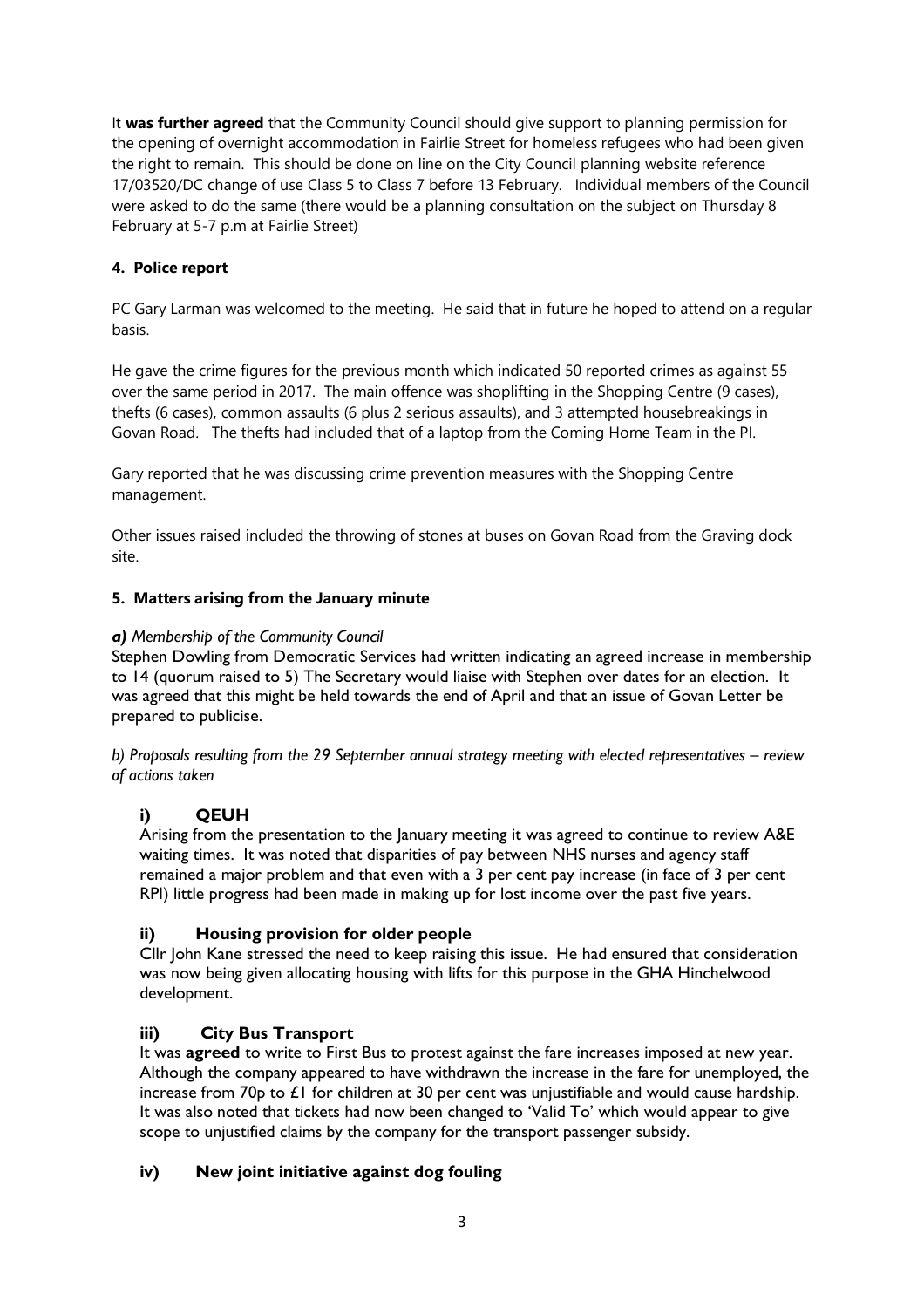Cllr Kane reported that there was unlikely to be any budgetary provision for a new campaign until the Council budget had been set

*c) East Govan CC*

There was no further information.

#### *d) Shopping trolleys*

No improvement. It was hoped that the next meeting would get a report on how far City Council Chief Executive considered that a by-law could be created to fine offending stores.

#### *e) Mary Barbour statue*

Preparations were well in hand for an unveiling on International Women's Day 8 March 2018: 11 a.m. There would be a march by school children and a civic reception in the Pearce Institute. Work would start shortly on preparing the base outside the Underground Station.

### *f) Graving dock site: planning permission process commencing*

A consultation meeting would be held on 3 March in the Riverside Hall 'for an alternative vision for the Govan Graving Docks site by agents appointed on behalf of Mr. Jim McColl and Ferguson Marine to develop a proposal for the reinstatement of the existing Grade A listed Dry docks into a working ship repair and maintenance facility alongside a mix use development with an emphasis on community and cultural uses.'

Danny O'Neill reported he had attended a seminar on this held at the QEUH and felt that the proposal had some positive aspects compared to that of New City Vision and would be less dominated by high cost housing – although he would like to see a riverside walkway maintained.

It was agreed that the Community Council should be represented on 3 March. It was noted that SEPA had lodged an objection to the NCV proposals on grounds of flooding dangers and that any proposal would face up to £15m costs for cleaning the site of contaminants.

### *g) Lyceum building*

There was no further development.

*h) Shaw Street-Langlands Road circuit: traffic hazard* A further letter to be written to James Rodden of LES

### *i) Scottish Fire and Rescue Service*

Cllr Kane noted that one consequence of the new proposals had been the withdrawal of staff for HMO inspections – as a result of which the City Council had had to appoint its own fire officer.

*j) Food banks* Chris Stephens would write to Asda raising their failure to provide facilities for collections

*k) Coming Home Team* Allan Bell reported on his visit and it was **agreed** to ask a representative to attend the April meeting.

### *l) Housing development at Water Row*

Danny O'Neil reported on his visit to the consultation and indicated some reservations about high rise flats as inconsistent with the heritage aspects of Govan Cross. It was **agreed** that officers would consider the plans and report back.

# **6. COMMUNITY COUNCIL ORGANISATION**